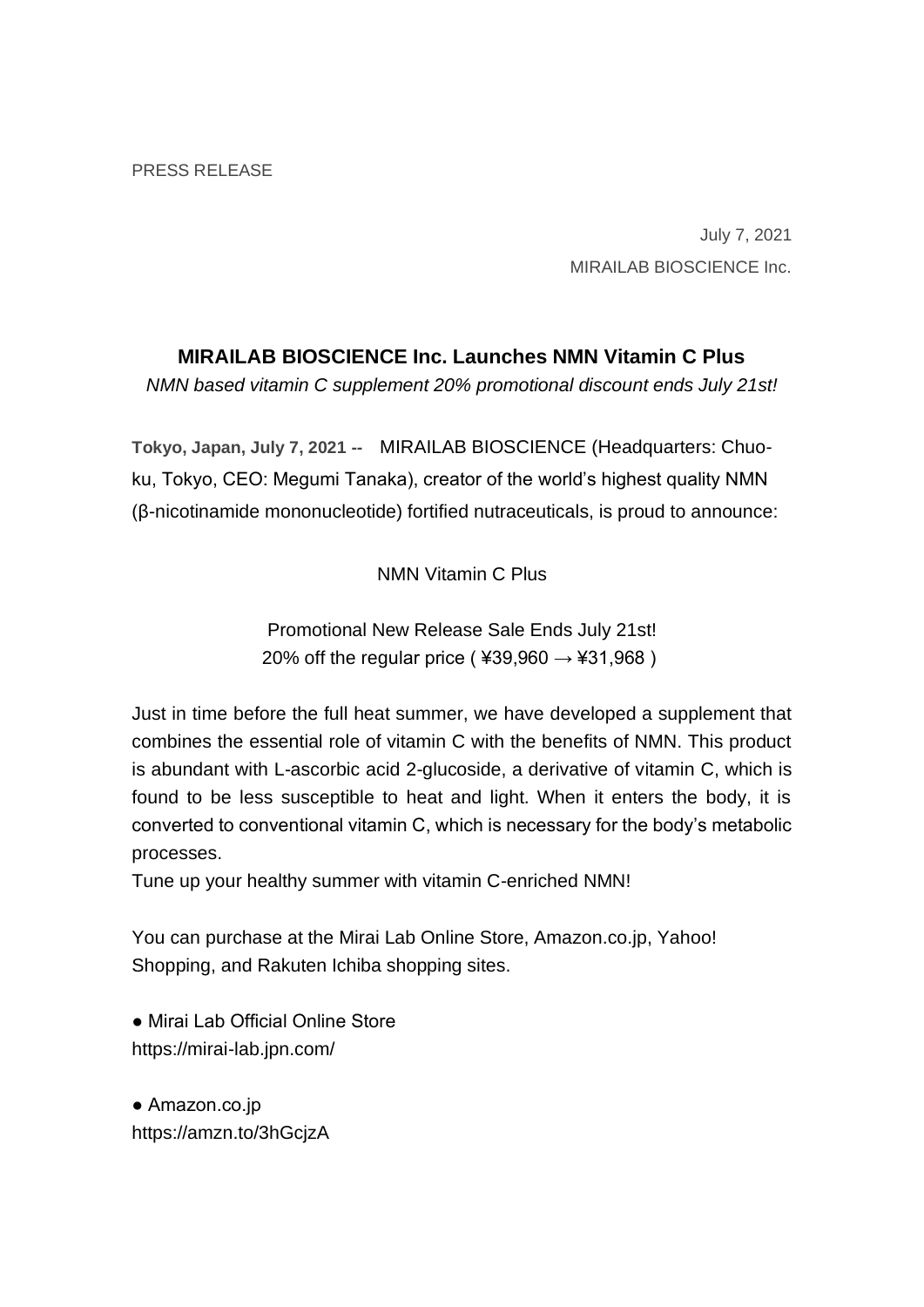● Rakuten Ichiba https://www.rakuten.co.jp/mirai-lab/

# ● Yahoo! Shopping

https://store.shopping.yahoo.co.jp/mirai-lab

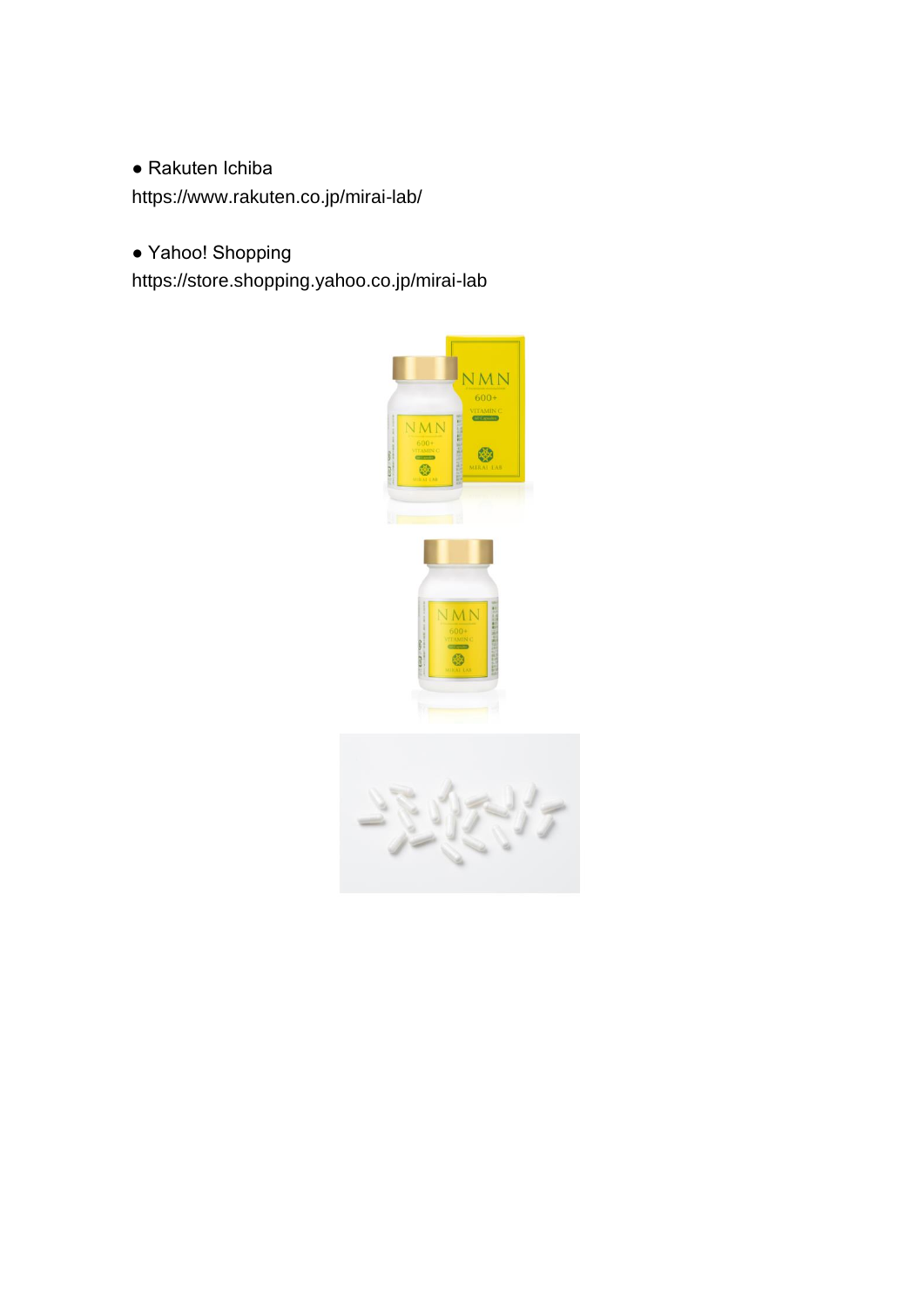#### PRODUCT INFORMATION

Mirailab Bioscience Inc introduces NMN Vitamin C Plus, combining the essential role of vitamin C with the benefits of NMN. Moreover, this product contains L-ascorbic acid 2-glucoside, a special form of vitamin C. It is converted to conventional vitamin C soon after consumption. The usage of L-ascorbic acid 2-glucoside makes NMN Vitamin C Plus more stable than vitamin C products that are more easily decomposed by light and heat.

Vitamin C, also known as ascorbic acid, is an essential compound for producing collagen, a protein that makes up the body's connective tissue and gives skin the elasticity which is most abundant in youth. It protects cells from reactive oxygen molecules, helps absorb iron, and boosts immunity. It also works to make adrenaline, a hormone that plays an important role in coping with stress.

The primary food source of vitamin C was famously recognized during the European Age of Discovery starting in the 15th century. The disease called "scurvy" plagued crews on long voyages deprived of fresh fruits and vegetables. Citrus fruits such as oranges and lemons were found to be especially effective in treatment of scurvy. This experience led to the modern discovery of vitamin C.

Many mammals can synthesize vitamin C from glucose in the body, but some, such as humans, do not have the enzymes necessary for this synthesis. Vitamin-C must be taken by other means by humans, naturally through diet. It is a daily necessity that can be supplemented by nutraceuticals as well, and MIRAILAB BIOSCIENCE created NMN Vitamin C Plus to be best of all. Take one or two tablets daily in addition to all you do in the hot summer to lead a healthy life!

**CONTENTS** 21.54g (359 mg x 60 capsules) Made in Japan

NUTRITION INFORMATION Per 2 capsules (718 mg): energy 2.34 kcal, protein 0.01 g, fat 0.01 g, carbohydrates 0.55 g, salt equivalent 0.0001 g.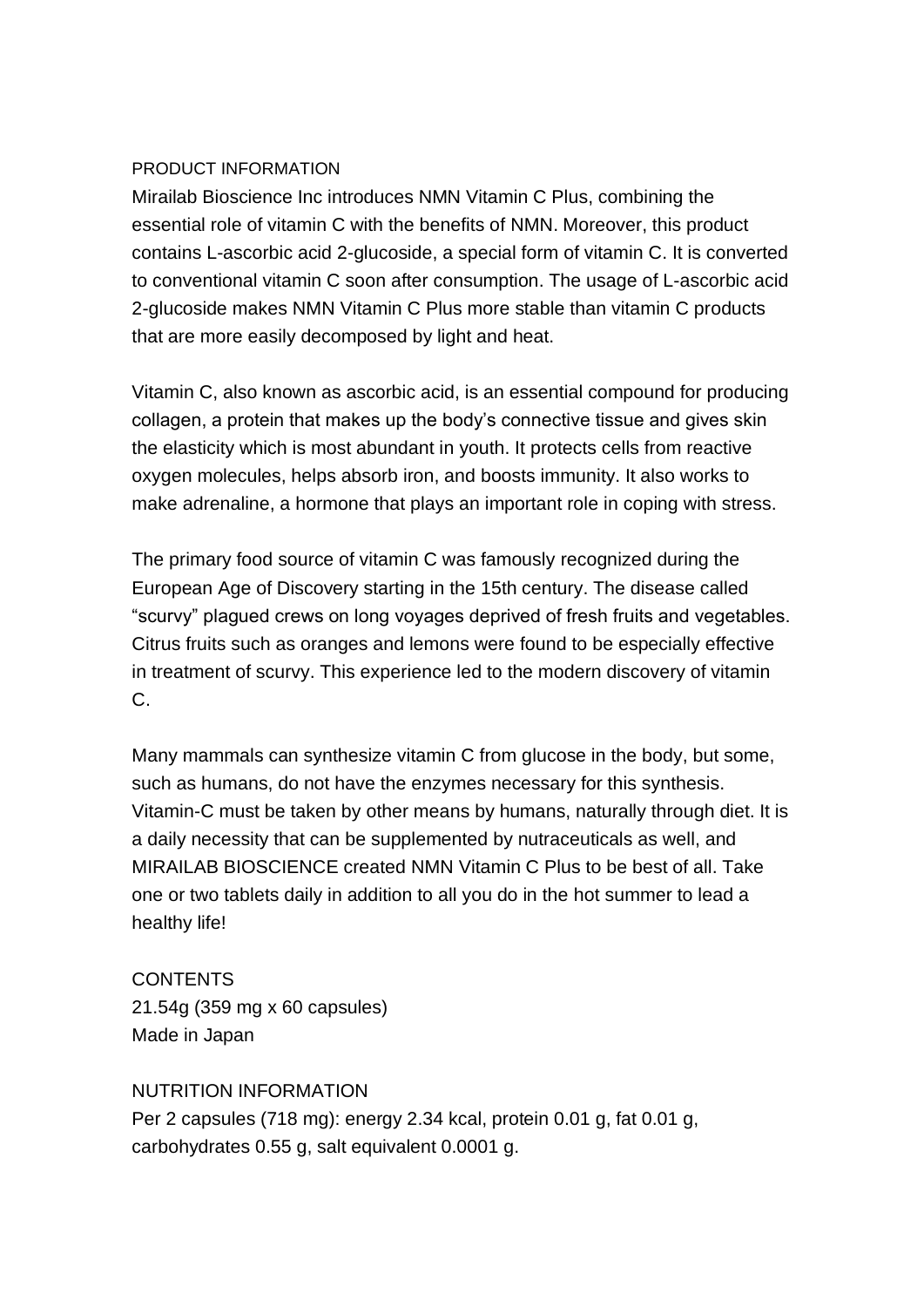### **INGREDIENTS**

Starch (made in Japan), β-nicotinamide mononucleotide, starch decomposition product/L-ascorbic acid 2-glucoside, HPMC, ultrafine silicon dioxide, sucrose esters of fatty acids.

#### USAGE

Take not more than 1-2 capsules with cool or lukewarm water per day.

#### STORAGE METHOD

Store in a cool, dry place away from direct sunlight.

#### PRECAUTIONS

- Please check the ingredients first and do not consume if you have a related allergy. In rare cases, the product may not fit you depending on your constitution and physical condition. In that case, please stop taking it.

- If you are prescribed any medication or provided ambulatory care, please consult with your doctor first.

- An intake over the recommended dose will not cure any disease or improve health. Please do not exceed the recommended daily dose.

- Please keep out of the reach of young children.

- Please close the cap tightly after use and store the product in a cool, dark place.

- Once opened, please use within one or two months.

## REGARDING NMN PURITY

MIRAILAB BIOSCIENCE observes the highest standards for purity of NMN. We believe purity is extremely important, and products that do not disclose impurities should be avoided. The sole impurity in our NMN is nicotinamide (separate from β-Nicotinamide mononucleotide), at an average of 0.2%. Nicotinamide is safe and usually ingested as niacin along with nicotinic acid. More details on purity may be found [here.](https://en.mirailab-bio.com/nmn)

For more information: